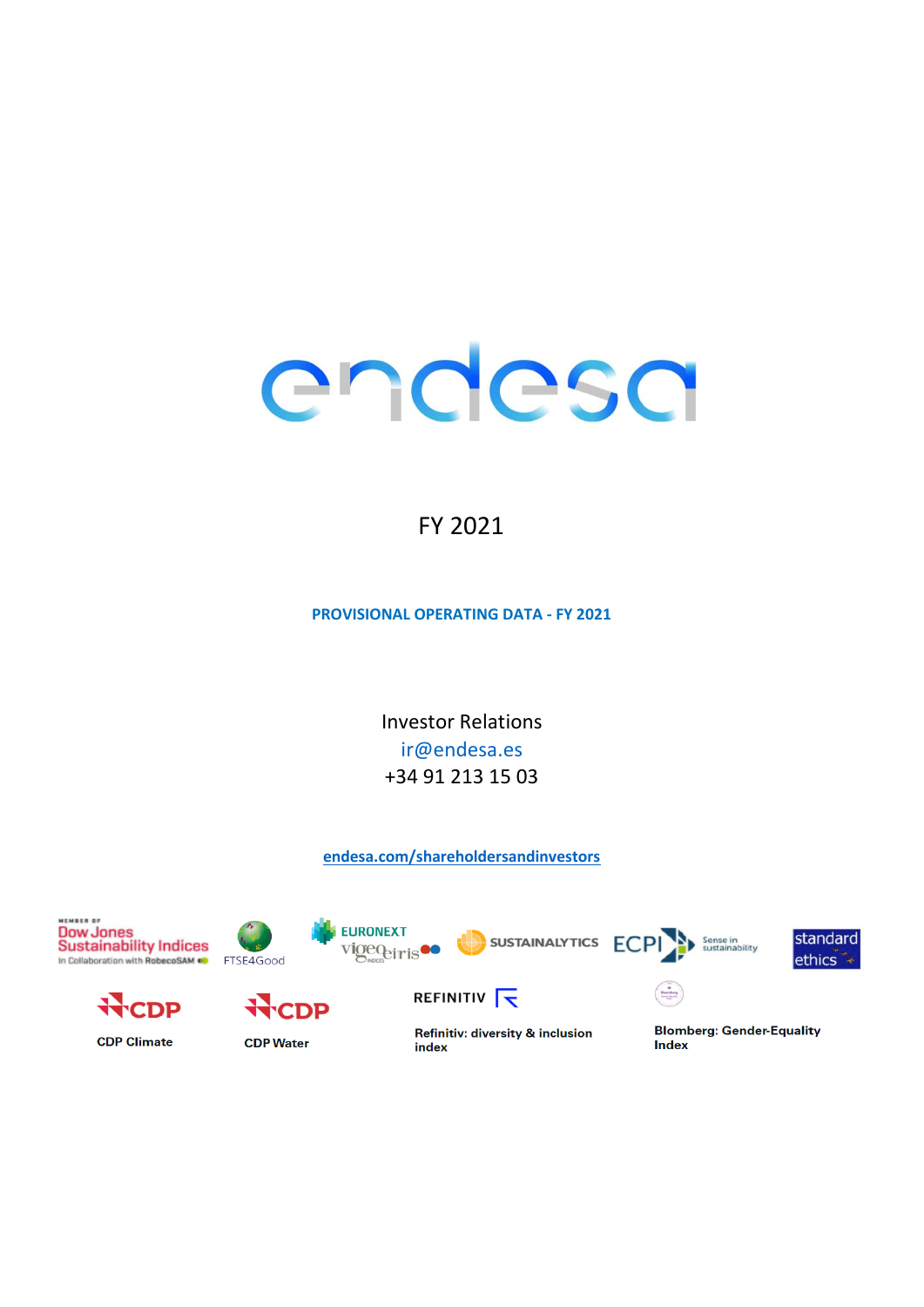## **PROVISIONAL OPERATING DATA - 2021**

# endesa

|                                                         |                  | <b>CUMULATIVE - FY 2021</b> |                    |                 |                 |                     |                 |                 |                    |                  |                 |                         |                 |                 |                      |
|---------------------------------------------------------|------------------|-----------------------------|--------------------|-----------------|-----------------|---------------------|-----------------|-----------------|--------------------|------------------|-----------------|-------------------------|-----------------|-----------------|----------------------|
|                                                         | 31-dic-21        | 31-dic-20                   | Dif.               |                 |                 |                     |                 |                 |                    |                  |                 |                         |                 |                 |                      |
| <b>NET INSTALLED CAPACITY (MW)</b>                      | 21,141           | 21,652                      | (511)              |                 |                 |                     |                 |                 |                    |                  |                 |                         |                 |                 |                      |
| Mainland                                                | 16,877           | 17,388                      | (511)              |                 |                 |                     |                 |                 |                    |                  |                 |                         |                 |                 |                      |
| Renewables                                              | 8,389            | 7,781                       | 608                |                 |                 |                     |                 |                 |                    |                  |                 |                         |                 |                 |                      |
| Hydroelectric                                           | 4,746            | 4,749                       | (3)                |                 |                 |                     |                 |                 |                    |                  |                 |                         |                 |                 |                      |
| Wind                                                    | 2,546            | 2,423                       | 123                |                 |                 |                     |                 |                 |                    |                  |                 |                         |                 |                 |                      |
|                                                         |                  | 609                         | 488                |                 |                 |                     |                 |                 |                    |                  |                 |                         |                 |                 |                      |
| Solar                                                   | 1,097            |                             |                    |                 |                 |                     |                 |                 |                    | <b>QUARTERLY</b> |                 |                         |                 |                 |                      |
| Nuclear                                                 | 3,328            | 3,328                       | ÷.                 |                 |                 |                     |                 |                 |                    |                  |                 |                         |                 |                 |                      |
| Coal                                                    | 1,403            | 2,523                       | (1, 120)           |                 |                 |                     |                 |                 |                    |                  |                 |                         |                 |                 |                      |
| Combined cycles (CCGTs)<br>Non-mainland territories     | 3.757<br>4,263   | 3.756<br>4,264              | 1<br>(1)           |                 |                 |                     |                 |                 |                    |                  |                 |                         |                 |                 |                      |
| Coal                                                    | 241              | 241                         | $\sim$             |                 |                 |                     |                 |                 |                    |                  |                 |                         |                 |                 |                      |
| Fuel-gas                                                | 2.334            | 2,334                       | $\blacksquare$     |                 |                 |                     |                 |                 |                    |                  |                 |                         |                 |                 |                      |
| Combined cycles (CCGTs)                                 | 1,688            | 1,689                       | (1)                |                 |                 |                     |                 |                 |                    |                  |                 |                         |                 |                 |                      |
|                                                         |                  |                             |                    |                 |                 |                     |                 |                 |                    |                  |                 |                         |                 |                 |                      |
|                                                         | FY 2021          | FY 2020                     | % Var              | Q4 2021         | Q4 2020         | % Var               | Q3 2021         | Q3 2020         | % Var              | Q2 2021          | Q2 2020         | % Var                   | Q1 2021         | Q1 2020         | % Var                |
| <b>ELECTRICITY GENERATION GWh (*)</b>                   | 57,592           | 56,269                      | 2.49               | 15,011          | 14,119          | 6.3%                | 14,988          | 14,575          | 2.8%               | 12,793           | 12,432          | 2.9%                    | 14,800          | 15,143          | $-2.3%$              |
| Mainland                                                | 46.536           | 46.142                      | 0.9%               | 12.041          | 11.582          | 4.0%                | 11.685          | 11.959          | $-2.3%$            | 10,459           | 10.227          | 2.3%                    | 12.351          | 12.374          | $-0.2%$              |
| Renewables                                              | 12,794           | 13,415                      | $-4.6%$            | 3,271           | 3,472           | $-5.8%$             | 2,341           | 2,547           | $-8.1%$            | 2,822            | 3,659           | $-22.9%$                | 4,360           | 3,737           | 16.7%                |
| Hydroelectric                                           | 6,122            | 7,681                       | $-20.39$           | 1.258           | 1,639           | $-23.3%$            | 1,161           | 1,328           | $-12.6%$           | 1.347            | 2,465           | $-45.3%$                | 2.356           | 2,249           | 4.8%                 |
| Wind                                                    | 5,605            | 5,235                       | 7.19               | 1,752           | 1,754           | $-0.1%$             | 870             | 1,057           | $-17.7%$           | 1,128            | 1,026           | 9.9%                    | 1,855           | 1,398           | 32.7%                |
| Solar                                                   | 1,066            | 498                         | 114.19             | 261             | 78              | 234.8%              | 310             | 162             | 91.9%              | 346              | 168             | 105.4%                  | 149             | 90              | 65.6%                |
| Rest                                                    |                  |                             | $-32.09$           |                 |                 |                     |                 |                 |                    | $\overline{1}$   |                 |                         |                 |                 |                      |
| Nuclear                                                 | 25,504           | 25,839                      | $-1.39$            | 5,609           | 6,316           | $-11.2%$            | 7,080           | 6,851           | 3.3%               | 5,906            | 5,471           | 7.9%                    | 6,909           | 7,201           | $-4.1%$              |
| Coal                                                    | 731              | 1,211                       | $-39.79$<br>32.39  | 316<br>2,846    | 236             | 33.8%               | 24<br>2,240     | 311             | $-92.3%$           | 177<br>1,554     | 312<br>785      | $-43.3%$                | 214<br>868      | 352             | $-39.2%$<br>$-19.9%$ |
| <b>Combined cycles</b><br>Non-mainland territories      | 7,508<br>11,056  | 5,677<br>10,127             | 9.2%               | 2,970           | 1,558<br>2,537  | 82.7%<br>17.0%      | 3,303           | 2,250<br>2,617  | $-0.5%$<br>26.2%   | 2,334            | 2,204           | 98.0%<br>5.9%           | 2,449           | 1,084<br>2,769  | $-11.6%$             |
| Coal                                                    | 45               | 222                         | $-79.99$           | $-2$            | 167             | $-101.4%$           | $\mathbf{8}$    | 64              | $-87.5%$           | 39               | -9              |                         |                 |                 |                      |
| Fuel-gas                                                | 4,077            | 4,217                       | $-3.39$            | 1,112           | 1,033           | 7.6%                | 1,213           | 1,142           | 6.2%               | 786              | 889             | $-11.6%$                | 966             | 1,153           | $-16.2%$             |
| Combined cycles                                         | 6.934            | 5,688                       | 21.99              | 1.860           | 1,337           | 39.1%               | 2.082           | 1,410           | 47.6%              | 1.509            | 1,325           | 13.9%                   | 1.483           | 1,616           | $-8.2%$              |
| (*) At power plant busbars                              |                  |                             |                    |                 |                 |                     |                 |                 |                    |                  |                 |                         |                 |                 |                      |
|                                                         | FY 2021          | FY 2020                     | % Var              | Q4 2021         | Q4 2020         | % Var               | Q3 2021         | Q3 2020         | % Var              | Q2 2021          | Q2 2020         | % Var                   | Q1 2021         | Q1 2020         | % Var                |
|                                                         |                  | 88.923                      |                    | 21.475          | 22.509          | $-4.6%$             | 22.627          |                 | $-3.7%$            |                  |                 | 7.8%                    |                 |                 |                      |
| <b>GROSS ELECTRICITY SALES GWh (*)</b>                  | 87,823           |                             | $-1.29$            |                 |                 |                     |                 | 23,506          |                    | 20,532           | 19,048          |                         | 23,189          | 23,860          | $-2.8%$              |
| <b>Regulated price</b>                                  | 12,620<br>75,203 | 13,258                      | $-4.8%$<br>$-0.6%$ | 3,029<br>18,446 | 3,372<br>19,137 | $-10.2%$<br>$-3.6%$ | 3,132<br>19,495 | 3,446<br>20,060 | $-9.1%$<br>$-2.8%$ | 2,801<br>17,731  | 2,990<br>16,058 | $-6.3%$<br>10.4%        | 3,658<br>19,531 | 3,450<br>20,410 | 6.0%<br>$-4.3%$      |
| Deregulated market (1)<br>Iberia                        | 64,136           | 75,665<br>65,471            | $-2.0%$            | 15,657          | 16,449          | $-4.8%$             | 12.558          | 13,812          | $-9.1%$            | 16,950           | 15,513          | 9.3%                    | 18,971          | 19,697          | $-3.7%$              |
| International                                           | 11,067           | 10,194                      | 8.69               | 2,789           | 2,688           | 3.7%                | 6,937           | 6,248           | 11.0%              | 781              | 545             | 43.3%                   | 560             | 713             | $-21.5%$             |
| (*) At power plant busbars                              |                  |                             |                    |                 |                 |                     |                 |                 |                    |                  |                 |                         |                 |                 |                      |
| (1) Includes sales in countries outside Iberian Market. |                  |                             |                    |                 |                 |                     |                 |                 |                    |                  |                 |                         |                 |                 |                      |
|                                                         |                  | FY 2020                     |                    | Q4 2021         | Q4 2020         | % Var               | Q3 2021         | Q3 2020         |                    | Q2 2021          | Q2 2020         |                         | Q1 2021         | Q1 2020         | % Var                |
|                                                         | FY 2021          |                             | % Var              |                 |                 |                     |                 |                 | % Var              |                  |                 | % Var                   | 22.491          |                 |                      |
| <b>GAS SALES GWh (*)</b>                                | 76,991           | 70,045                      | 9.9%               | 18,722          | 21,283          | $-12.0%$            | 17,528          | 14,767          | 18.7%              | 18,251           | 13,092          | 39.4%                   |                 | 20,903          | 7.6%                 |
| Deregulated market<br><b>Regulated market</b>           | 41,147<br>1,318  | 39,665<br>1,225             | 3.79<br>7.6%       | 11,272<br>492   | 11,628<br>503   | $-3.1%$<br>$-2.1%$  | 8,156<br>107    | 7,646<br>72     | 6.7%<br>48.4%      | 9,150<br>150     | 8,172<br>112    | 12.0%<br>33.6%          | 12,570<br>569   | 12,219<br>538   | 2.9%<br>5.8%         |
| International market                                    | 17,765           | 17,440                      | 1.9%               | 4,973           | 5,161           | $-3.6%$             | 2.865           | 3,232           | $-11.3%$           | 4,205            | 3,630           | 15.8%                   | 5,721           | 5,417           | 5.6%                 |
| Wholesale business                                      | 16.761           | 11,715                      | 43.19              | 1.984           | 3,991           | $-50.3%$            | 6,400           | 3,817           | 67.7%              | 4.747            | 1,178           | 302.9%                  | 3.631           | 2,729           | 33.1%                |
|                                                         |                  |                             |                    |                 |                 |                     |                 |                 |                    |                  |                 |                         |                 |                 |                      |
| (*) Excluding own generation consumption                | 31-dic-21        | 31-dic-20                   | Var FY             | 31-dic-21       | 30-sep-21       | Var Q4              | 30-sep-21       | 30-jun-21       | Var Q3             | $30$ -jun-21     | 31-mar-21       | Var Q2                  | $31$ -mar-21    | 31-dic-20       | Var Q1               |
| <b>NUMBER OF CUSTOMERS- ELECTRICITY (*)</b>             | 10,251           | 10,420                      | (169)              | 10,251          | 10,173          | 78                  | 10.173          | 10,213          | (40)               | 10,213           | 10.308          | (95)                    | 10,308          | 10,420          | (112)                |
|                                                         |                  |                             |                    |                 |                 |                     |                 |                 |                    |                  |                 |                         |                 |                 |                      |
| <b>Regulated Market</b><br><b>Deregulated Market</b>    | 4,373<br>5.878   | 4,730<br>5,690              | (357)<br>188       | 4,373<br>5.878  | 4,550<br>5,623  | (177)<br>255        | 4,550<br>5.623  | 4,645<br>5,568  | (95)<br>55         | 4,645<br>5,568   | 4,681<br>5,627  | (36)<br>(59)            | 4,681<br>5.627  | 4,730<br>5,690  | (49)<br>(63)         |
| (*) Thousands                                           |                  |                             |                    |                 |                 |                     |                 |                 |                    |                  |                 |                         |                 |                 |                      |
|                                                         | 31-dic-21        | 31-dic-20                   | Dif.               | 31-dic-21       | 30-sep-21       | Var Q4              | 30-sep-21       | $30$ -jun-21    | Var Q3             | $30$ -jun-21     | 31-mar-21       | Var Q2                  | $31$ -mar-21    | 31-dic-20       | Var Q1               |
| <b>NUMBER OF CUSTOMERS - GAS (*)</b>                    | 1.684            | 1,673                       | 11                 | 1.684           | 1,665           | 19                  | 1,665           | 1,656           | $\mathbf{q}$       | 1,656            | 1,659           | (3)                     | 1,659           | 1,673           | (14)                 |
| <b>Regulated Market</b>                                 | 232              | 233                         | (1)                | 232             | 235             | (3)                 | 235             | 236             | (1)                | 236              | 234             | $\overline{\mathbf{2}}$ | 234             | 233             | $\mathbf{1}$         |
| Deregulated Market                                      | 1.452            | 1,440                       | 12                 | 1.452           | 1,430           | 22                  | 1,430           | 1,420           | 10                 | 1,420            | 1.425           | (5)                     | 1,425           | 1.440           | (15)                 |
| (*) Thousands                                           |                  |                             |                    |                 |                 |                     |                 |                 |                    |                  |                 |                         |                 |                 |                      |
|                                                         |                  |                             |                    |                 |                 |                     |                 |                 |                    |                  |                 |                         |                 |                 |                      |
|                                                         |                  |                             |                    |                 |                 |                     |                 |                 |                    |                  |                 |                         |                 |                 |                      |



| FY 2021 | FY 2020 | Var %  |  |  |
|---------|---------|--------|--|--|
| 1119    | 34.0    | 229.1% |  |  |